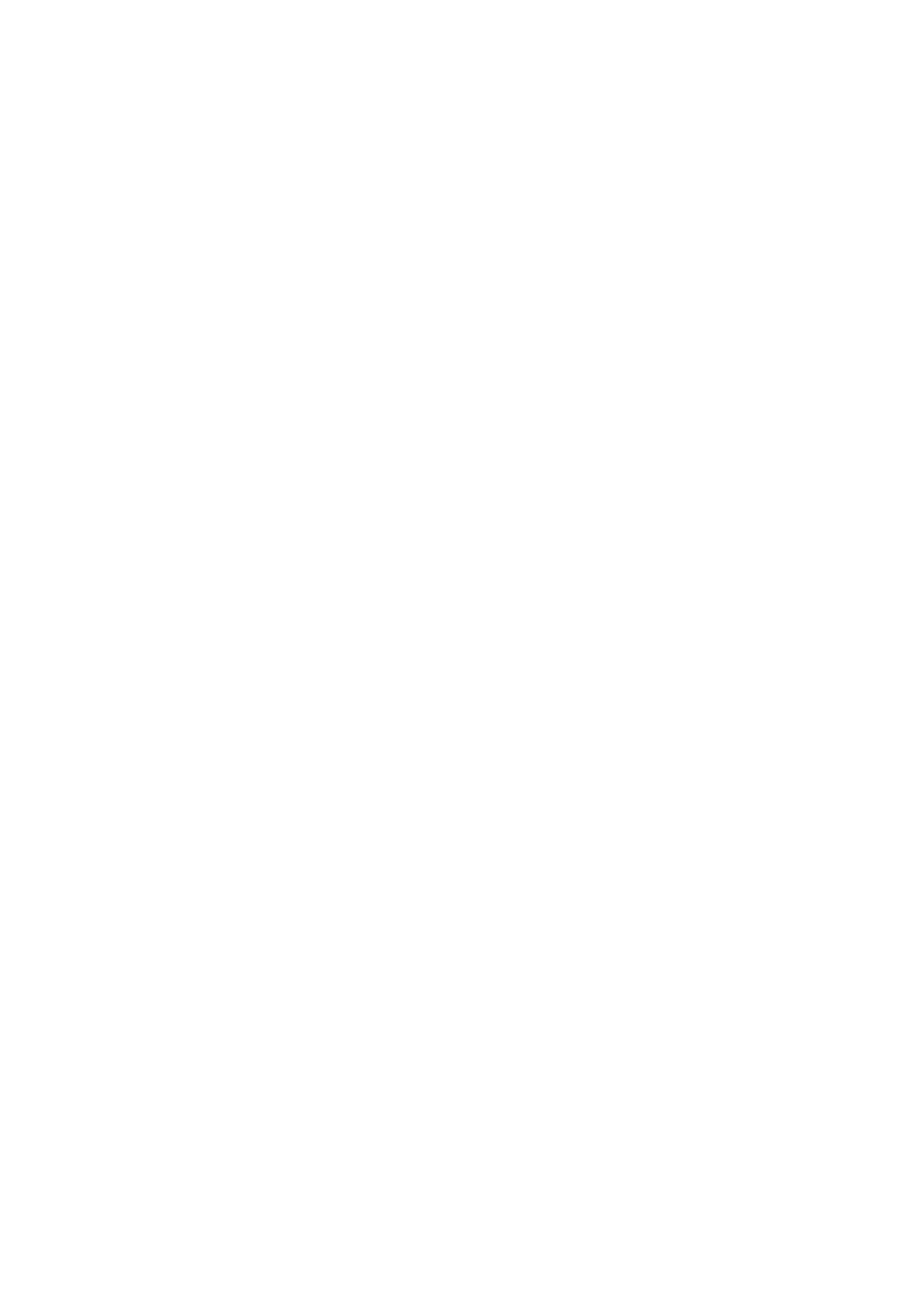The Government of the Republic of Korea and the Government of the Republic of Kenya (hereinafter referred to as the "Contracting Parties"),

Desiring to create favourable conditions for greater investments by investors of one Contracting Party in the territory of the other Contracting Party, based on the principles of equality and mutual benefit,

Recognizing that the promotion and protection of investments on the basis of this Agreement will be conducive to the stimulation of individual business initiatives and will increase prosperity in both States,

Desiring to achieve these objectives in a manner consistent with the protection of health, safety, and the environment and the promotion of consumer protection and internationally recognized labour rights,

Have agreed as follows:

### **Article 1 Definitions**

For the purpose of this Agreement, the following terms shall bear the assigned meanings:

1. "investment" means every kind of asset in the territory of one Contracting Party, owned or controlled directly or indirectly by an investor of the other Contracting Party, provided that the investment has been made in accordance with the laws and regulations of the former Contracting Party, including, though not exclusively:

- (a) any other tangible, intangible, movable or immovable property, and any related property rights, such as mortgages, liens, leases or pledges;
- (b) shares, stocks and other forms of equity participation in a company, or any business enterprise including a corporation, trust, partnership, sole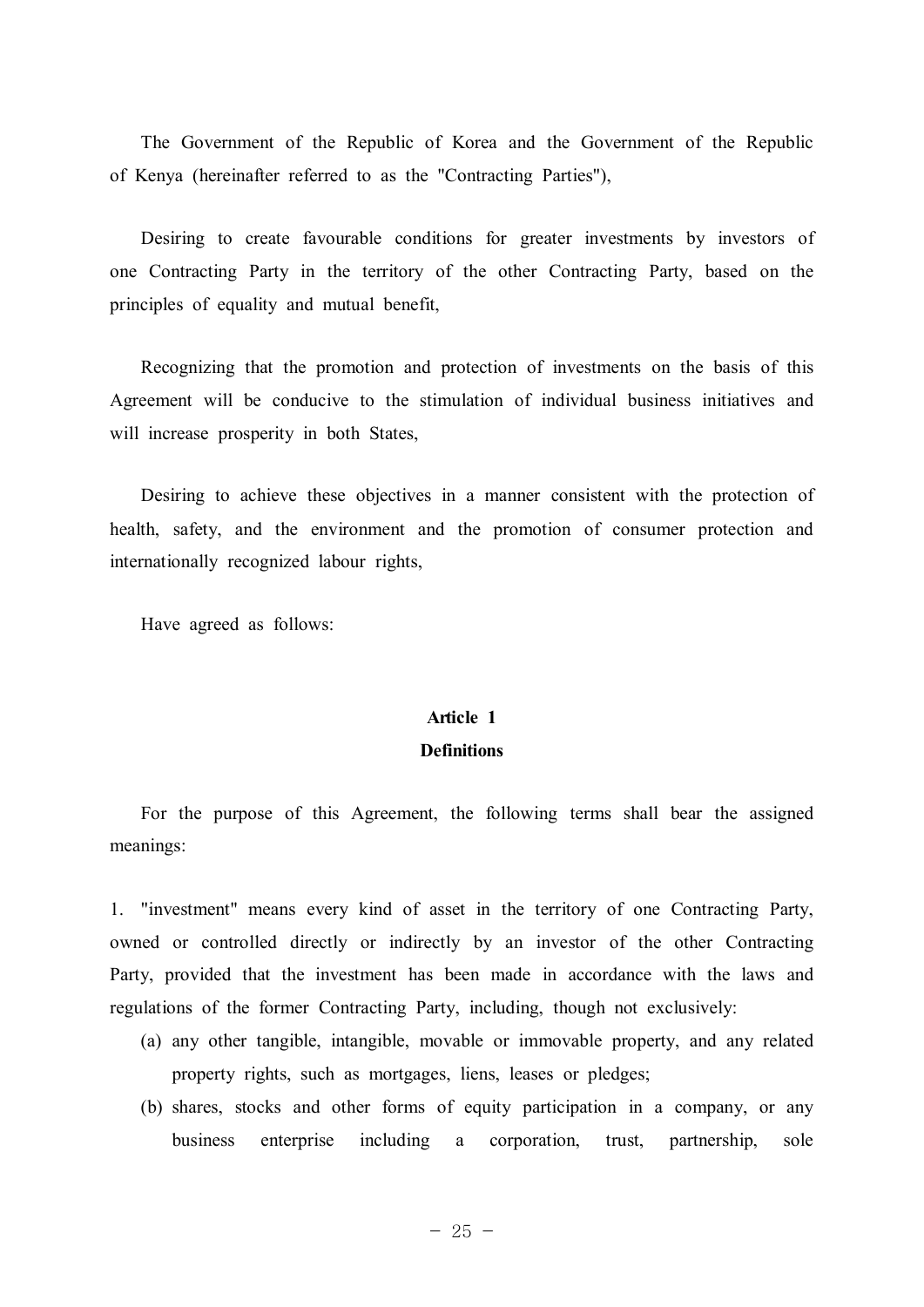proprietorship, branch, joint venture, association or organisation and the rights or interests derived therefrom;

- (c) bonds, debentures, loans and other forms of debt, and the rights or interests derived therefrom;
- (d) claims to money or to any performance under a contract having an economic value;
- (e) intellectual property rights including rights with respect to copyright, patents, trademarks, trade names, industrial designs, technical processes, trade secrets and know-how, and goodwill;
- (f) any rights under a contract, including turn-key, construction, management, production, revenue-sharing and other similar contracts; and
- (g) business concessions, licenses, authorizations, permits, and similar rights having an economic value conferred by domestic law or under a contract, including concessions to search for, cultivate, extract or exploit natural resources.

Any change in the form in which assets are invested or reinvested does not affect their character as investments.

2. "returns" means the amounts yielded by investments and in particular, though not exclusively, includes profits, interest, capital gains, dividends, royalties and all kinds of fees or any payments in kind related to an investment.

3. "investor" means, for either Contracting Party, the following subjects who invest in the territory of the other Contracting Party in accordance with the laws of the latter Contracting Party and the provisions of this Agreement:

- (a) "natural person" means a natural person having the nationality of the former Contracting Party in accordance with its laws; and
- (b) "juridical person" means any entity such as company, public institution, authority, foundation, partnership, firm, establishment, organisation, corporation or association incorporated or constituted in accordance with the laws and regulations of the former Contracting Party.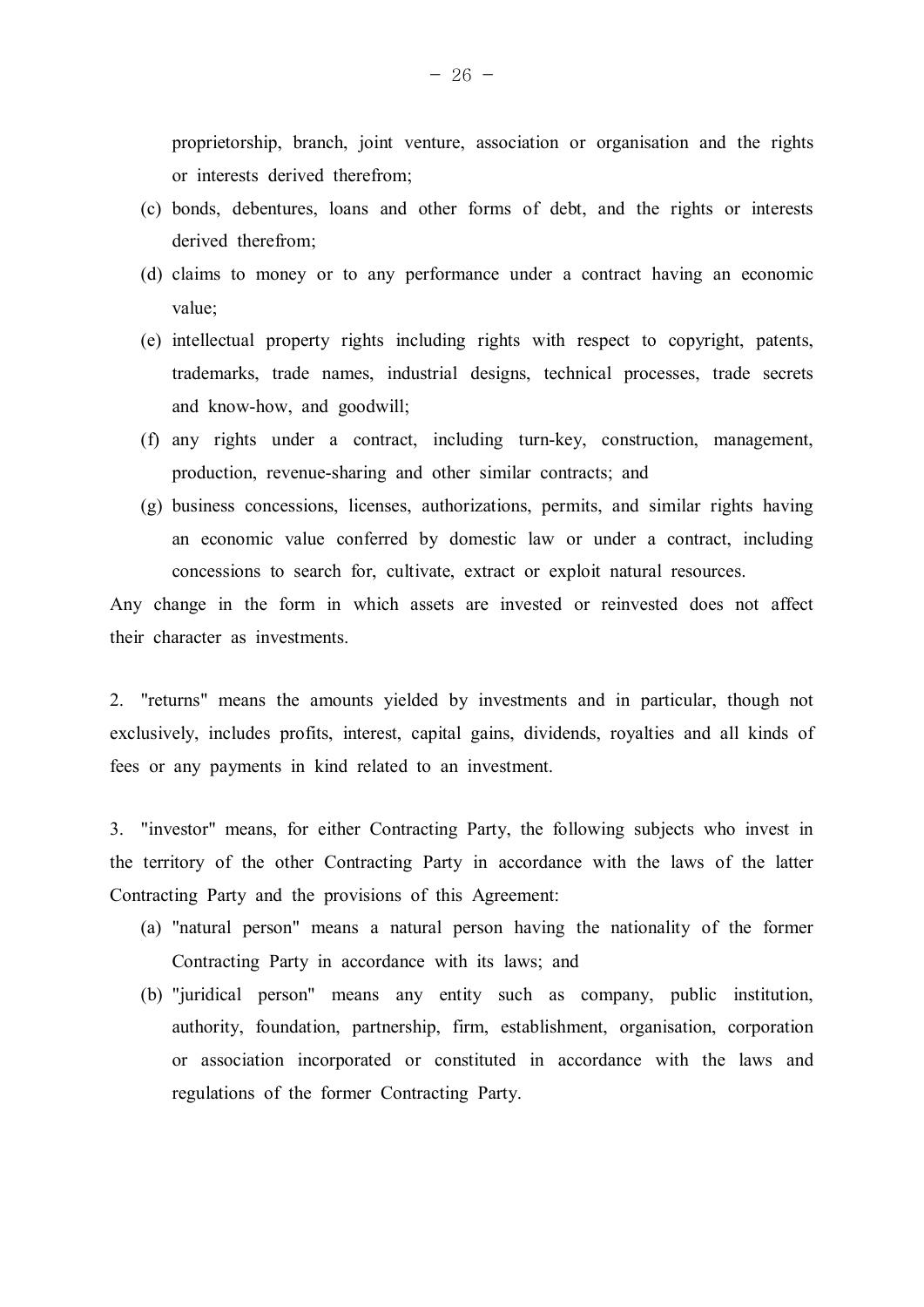- 4. "territory" means:
	- (a) in respect of the Republic of Kenya; the land territory, internal waters and territorial sea of the Republic of Kenya and the airspace above them, as well as the maritime zones beyond the territorial sea, including the seabed and subsoil, over which the Republic of Kenya exercises sovereign right or jurisdiction in accordance with its national laws in force and international law, for the purpose of exploration and exploitation of the natural resources of such areas;
	- (b) in respect of the Republic of Korea the territory of the Republic of Korea, as well as those maritime areas, including the seabed and subsoil adjacent to the outer limit of the territorial sea over which the Republic of Korea exercises, in accordance with international law, sovereign right or jurisdiction for the purpose of the exploration and exploitation of the natural resources of such areas.

5. "freely usable currency" means currencies that the International Monetary Fund determines, from time to time, as freely usable currencies in accordance with the Articles of Agreement of the International Monetary Fund and Amendments thereafter.

#### **Article 2**

#### **Promotion and Protection of Investments**

1. Each Contracting Party shall encourage and create favourable conditions for investors of the other Contracting Party to make investments in its territory and shall admit such investments in accordance with its laws and regulations.

2. Each Contracting Party shall accord to investments of an investor of the other Contracting Party treatment in accordance with customary international law, including fair and equitable treatment and full protection and security.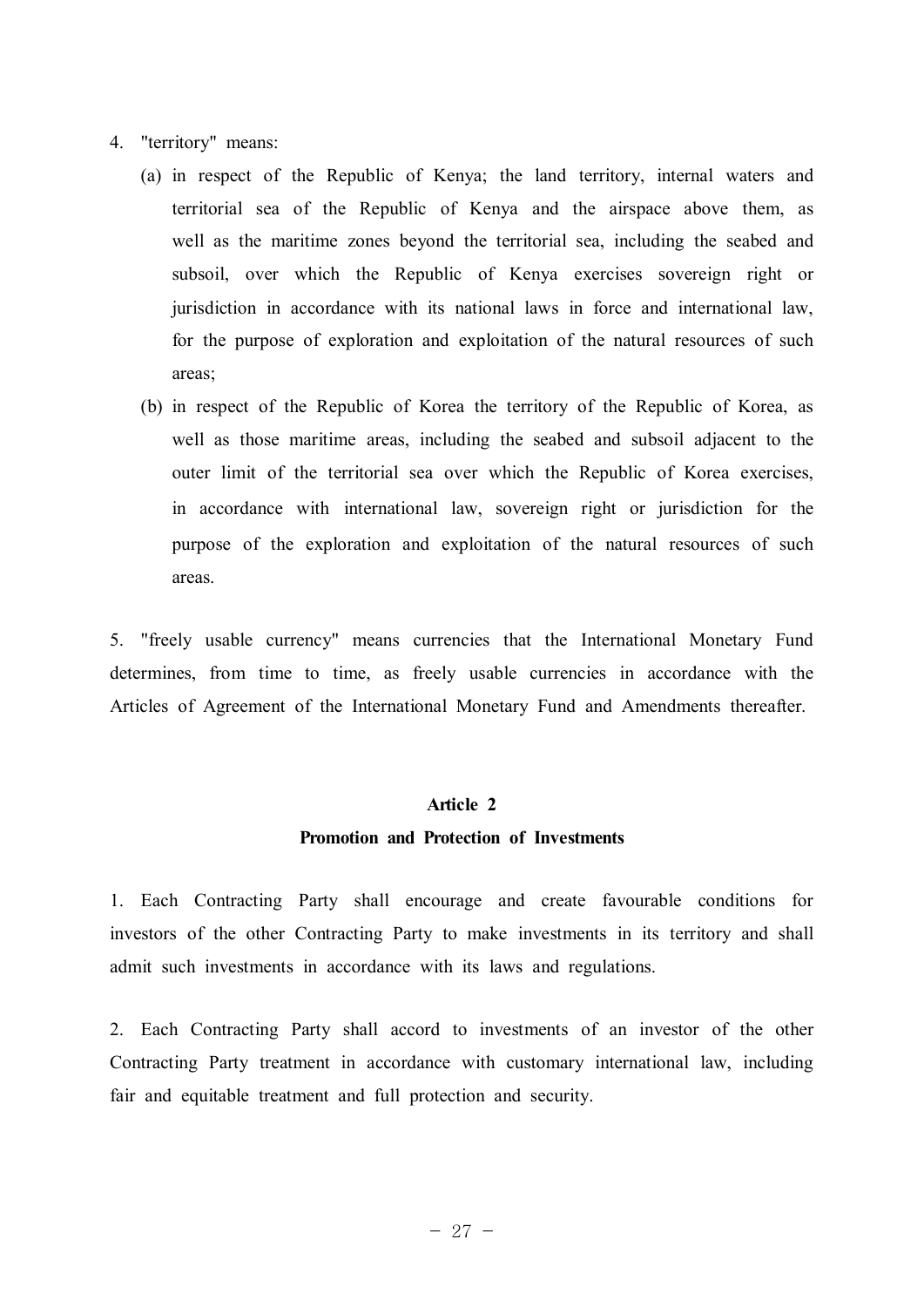3. For greater certainty, paragraph 2 of this Article prescribes the customary international law minimum standard of treatment of aliens as the minimum standard of treatment to be afforded to investments of an investor of the other Contracting Party. The concepts of "fair and equitable treatment" and "full protection and security" do not require treatment in addition to or beyond that which is required by that standard, and do not create additional substantive rights. The obligations in paragraph 2 to provide:

- (a) "fair and equitable treatment" includes the obligation not to deny justice in criminal, civil, or administrative adjudicatory proceedings in accordance with the principle of due process embodied in the principal legal systems of the world; and
- (b) "full protection and security" requires each Contracting Party to provide the level of police protection required under customary international law.

4. A determination that there has been a breach of another provision of this Agreement, or of a separate international agreement, does not establish that there has been a breach of this Article.

5. Neither Contracting Party shall take any unreasonable or discriminatory measures against the management, maintenance, use, enjoyment and disposal of investments by the investors of the other Contracting Party, nor impose unreasonable or discriminatory measures on investments by investors of the other Contracting Party concerning local content, technology transfer or export performance requirements.

### **Article 3 Treatment of Investments**

1. Each Contracting Party shall accord in its territory to investments made in accordance with its laws and regulations by investors of the other Contracting Party, as regards the management, maintenance, use, enjoyment or disposal of their investments, treatment no less favourable than that which it accords in like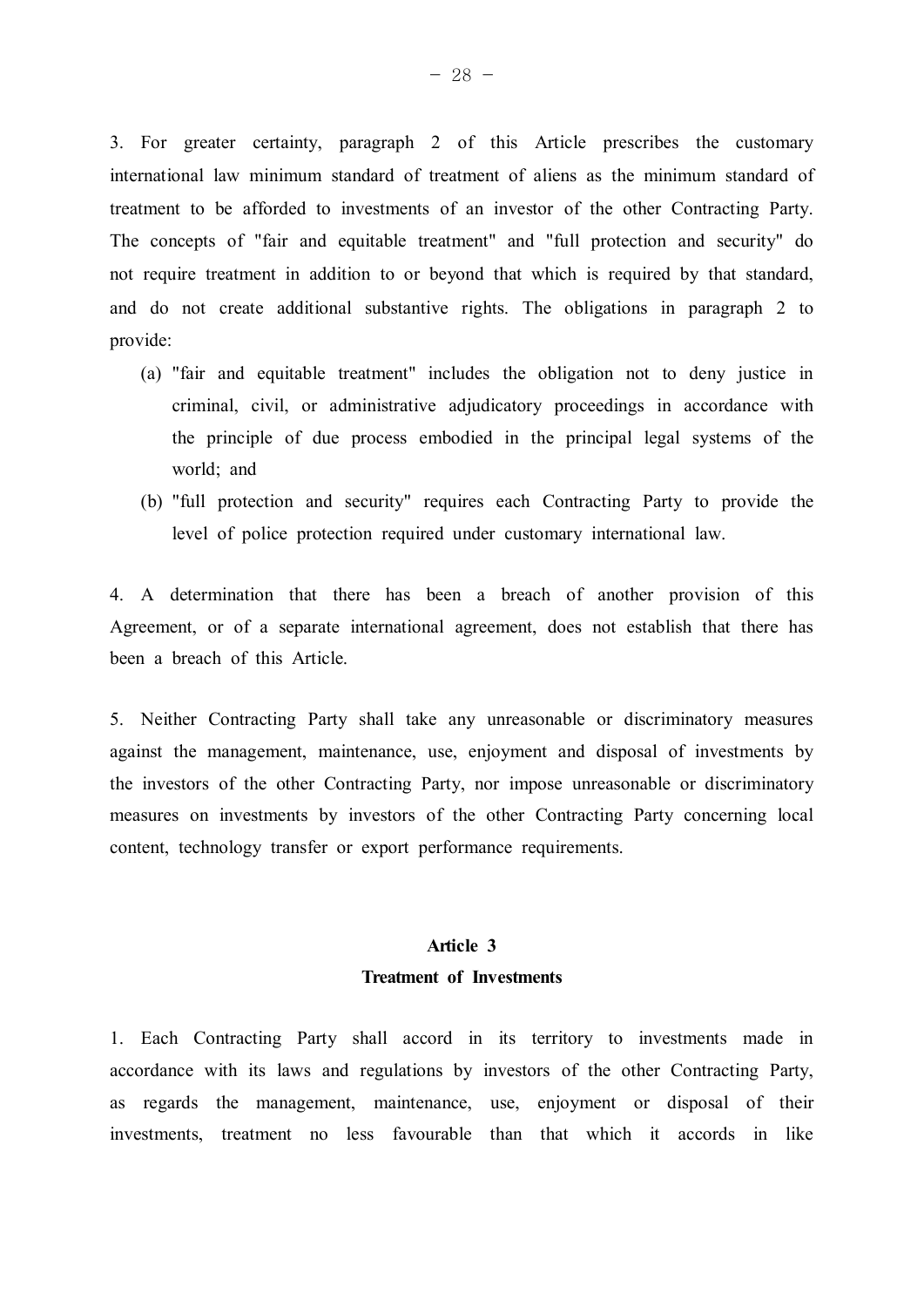circumstances to investments of its own investors (hereinafter referred to as "national treatment") or to investments of investors of any third State (hereinafter referred to as "most-favoured-nation treatment"), whichever is more favourable.

2. Each Contracting Party shall accord in its territory to investors of the other Contracting Party, as regards the management, maintenance, use, enjoyment or disposal of their investments, treatment no less favourable than that which it accords in like circumstances to its own investors (national treatment) or to investors of any third State (most-favoured-nation treatment), whichever is more favourable.

3. The standard of national treatment as provided for in paragraphs 1 and 2 of this Article means, with respect to a sub-national government, treatment no less favourable than the most favourable treatment accorded in like circumstances by that sub-national government to investors, and to investments of investors, of the Party of which it forms a part.

4. The most-favoured-nation treatment as provided for in paragraphs 1 and 2 of this Article shall not be construed so as to oblige a Contracting Party to extend to the investors of the other Contracting Party any treatment, preference or privileges which either Contracting Party accords to investors of third States on account of:

- (a) its present or future membership of, or association with, a customs or economic union, a common market or a free trade area or a similar international agreement; or
- (b) bilateral or multilateral agreement relating to taxation or investments.

#### **Article 4**

#### **Expropriation**

1. Investments of an investor of one Contracting Party shall not be nationalized, expropriated (hereinafter referred to as "direct expropriation") or otherwise subjected to any other actions having an effect equivalent to nationalization or expropriation (hereinafter referred to as "indirect expropriation") in the territory of the other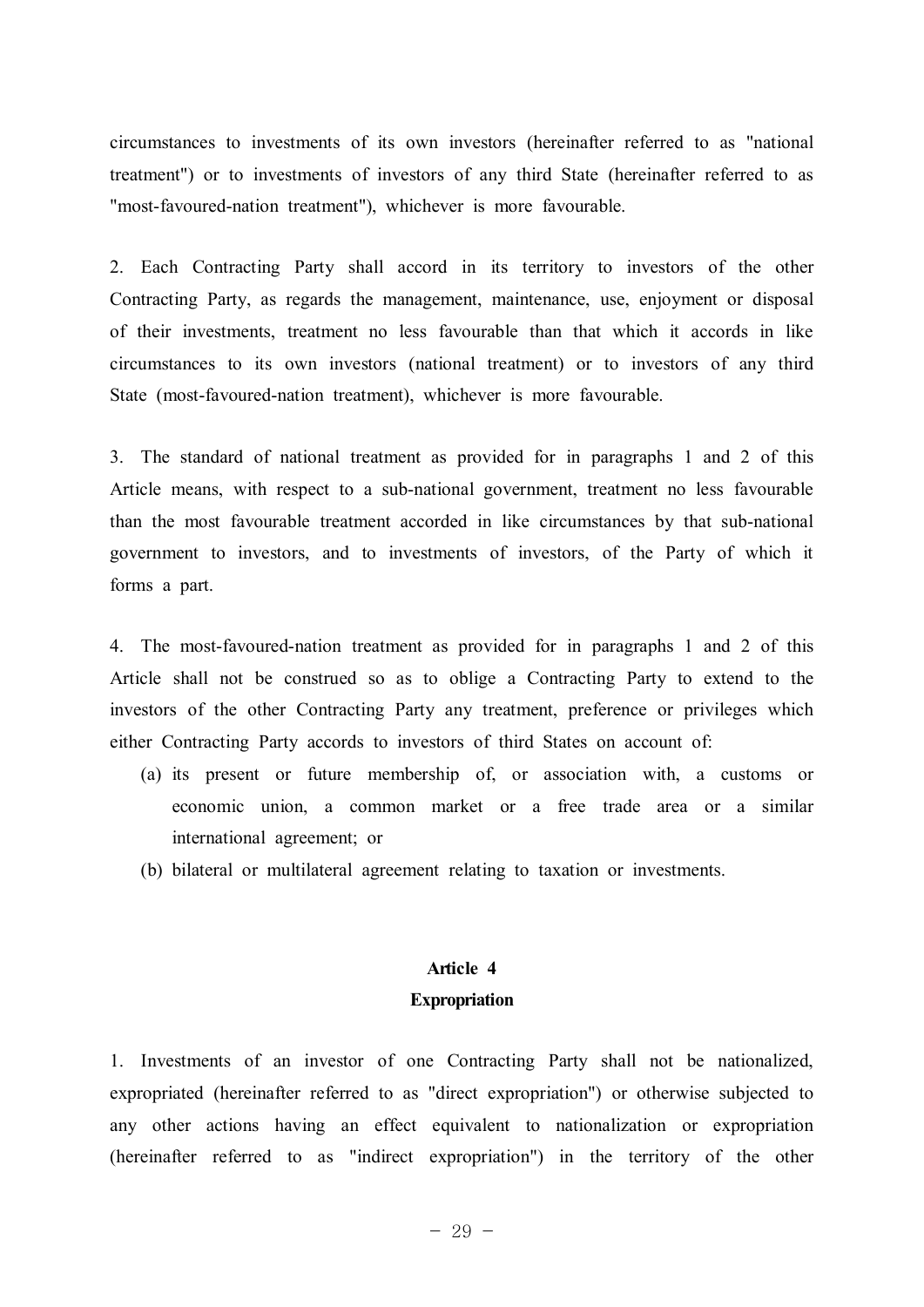Contracting Party except for public purposes and against prompt, effective and full compensation. An action or a series of actions by a Contracting Party cannot constitute an expropriation unless it interferes with a tangible or intangible property right in an investment. The expropriation shall be carried out on a non-discriminatory basis and in accordance with due process of law.

2. Such compensation shall amount to the fair market value of the expropriated investments immediately before the expropriation was taken or before the impending expropriation became public knowledge, whichever is the earlier. The market value shall be determined in accordance with generally accepted principles of valuation, taking into account, inter alia, the capital invested, replacement value, appreciation, current returns, the projected flow of future returns, goodwill and other relevant factors. The compensation shall include interest at the applicable commercial rate from the date of expropriation until the date of payment, and shall be made without undue delay.

3. Compensation shall be effectively realizable and freely transferable and shall be freely convertible into the currency of the Contracting Party of the investors concerned, and into freely usable currencies as defined in the Articles of Agreement of the International Monetary Fund, at the market exchange rate prevailing on the date of expropriation.

4. Investors of one Contracting Party affected by expropriation shall have a right to prompt review by a judicial or other independent authority of the other Contracting Party of their case and of the valuation of their investments in accordance with the principles set out in this Article.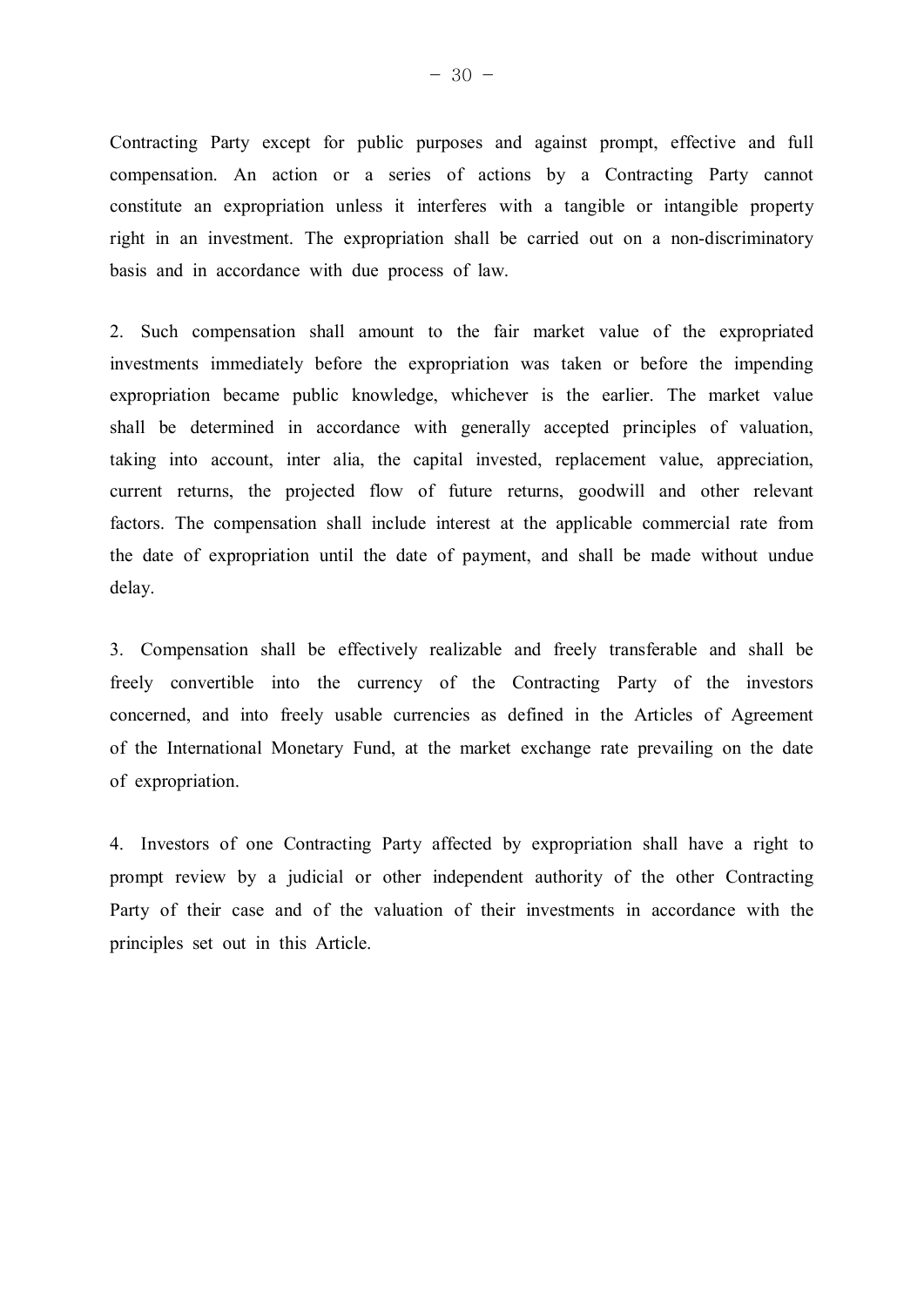#### **Article 5**

#### **Compensation for Losses**

1. Investors of one Contracting Party, whose investments suffer losses owing to war or other armed conflict, a state of national emergency, revolt, insurrection, riot or other similar situation in the territory of the other Contracting Party, shall be accorded by the latter Contracting Party, as regards restitution, indemnification, compensation or other forms of settlement, treatment no less favourable than that which the latter Contracting Party accords to its own investors or to investors of any third State.

2. Without prejudice to paragraph 1 of this Article, investors of one Contracting Party who, in any situations referred to in that paragraph, suffer losses in the territory of the other Contracting Party resulting from:

- (a) requisitioning of their property by the latter Contracting Party's forces or authorities; or
- (b) destruction of their property by the latter Contracting Party's forces or authorities which was not caused in combat action or was not required by the necessity of the situation,

shall be accorded by the latter Contracting Party restitution, compensation or both. Such compensation shall be prompt, effective and full and in accordance with Article 4 from the date of requisitioning or destruction until the date of actual payment.

### **Article 6 Transfers**

1. Each Contracting Party shall guarantee to an investor of the other Contracting Party the free transfer of all payments relating to an investment into and out of its territory. Such transfers shall include, in particular, though not exclusively:

- (a) the initial capital and additional amounts to maintain, develop or increase an investment;
- (b) returns;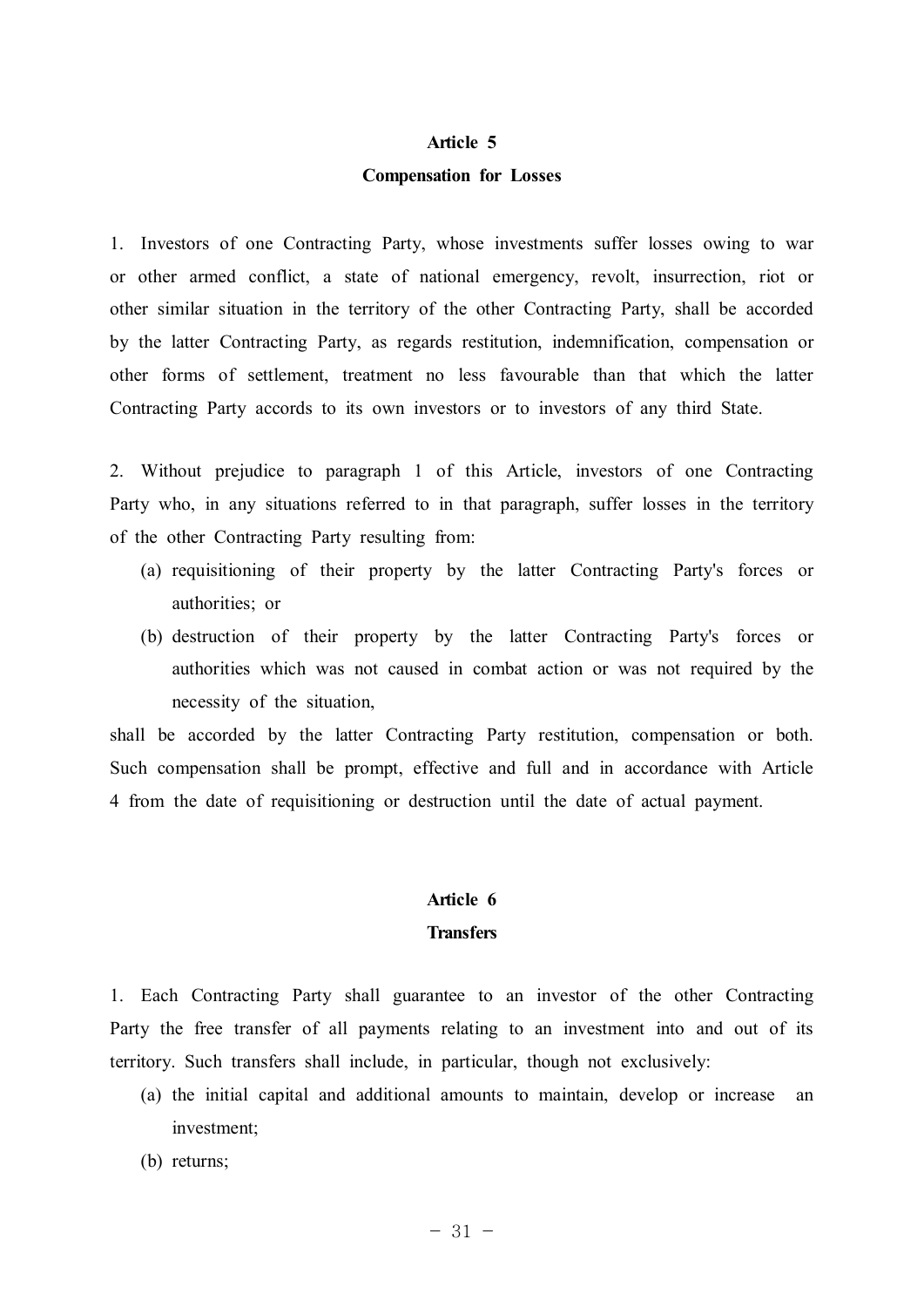- (c) payments made under a contract including a loan agreement;
- (d) proceeds from the sale or liquidation of all or any part of an investment;
- (e) payments made pursuant to Articles 4, 5, and 7;
- (f) payments arising out of the settlement of a dispute; and
- (g) earnings and other remuneration of personnel engaged from abroad in connection with an investment.

2. Each Contracting Party shall further ensure that the transfers referred to in paragraph 1 of this Article shall be made without undue restriction or delay in a freely convertible currency of the choice of the investor and at the prevailing market rate of exchange applicable on the date of transfer to the currency to be transferred and shall be promptly transferable.

3. Notwithstanding paragraphs 1 and 2 of this Article, a Contracting Party may delay or prevent a transfer, through the equitable, non-discriminatory and good faith application of its measures and laws relating to:

- (a) bankruptcy, insolvency or the protection of the rights of creditors;
- (b) issuing, trading or dealing in securities;
- (c) criminal or penal offences;
- (d) financial reporting or record keeping of transfers when necessary to assist law enforcement or financial regulatory authorities;
- (e) ensuring compliance with orders or judgements in judicatory proceedings; or
- (f) taxation.

4. A Contracting Party may adopt or maintain measures inconsistent with paragraphs 1 and 2 of this Article:

- (a) in the event of serious balance-of-payments and external financial difficulties or the threat thereof; or
- (b) in cases where, in exceptional circumstances, movements of capital cause or threaten to cause serious difficulties for macroeconomic management, in particular, monetary and exchange rate policies.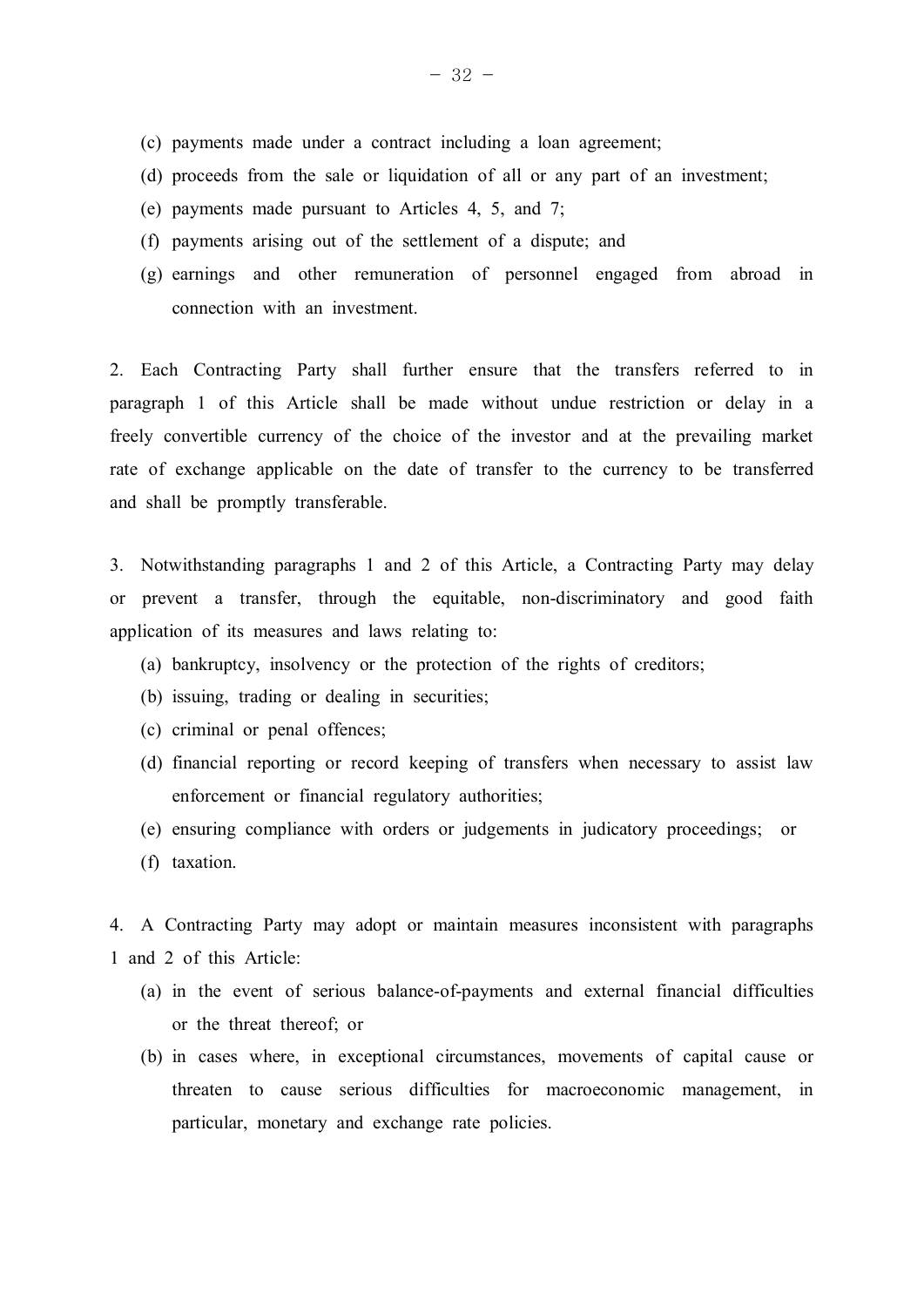- 5. Measures referred to in paragraph 4 of this Article shall:
	- (a) be consistent with the Articles of the Agreement of the International Monetary Fund;
	- (b) be non-discriminatory;
	- (c) not exceed those necessary to deal with the circumstances set out in paragraph 4 of this Article;
	- (d) be temporary and shall be eliminated as soon as conditions permit; and
	- (e) be promptly notified to the other Contracting Party.

6. In the absence of a market for foreign exchange, the rate to be used shall be the most recent exchange rate for the conversions of currencies into Special Drawing Rights.

7. In case of an unjustified delay in transfer caused by the host Contracting Party, the transfer shall also include interest at a commercial rate established on a market basis for the currency in question from the date on which the transfer was requested until the date of actual transfer and shall be borne by that Contracting Party.

# **Article 7**

### **Subrogation**

If a Contracting Party or its designated agency makes a payment under an indemnity, guarantee or contract of insurance given in respect of an investment of an investor in the territory of the other Contracting Party, the other Contracting Party shall recognize:

- (a) the assignment of any right or claim of such investor to the former Contracting Party or its designated agency; and
- (b) the right of the former Contracting Party or its designated agency to exercise by virtue of subrogation any such right and claim to the same extent as its predecessor in title.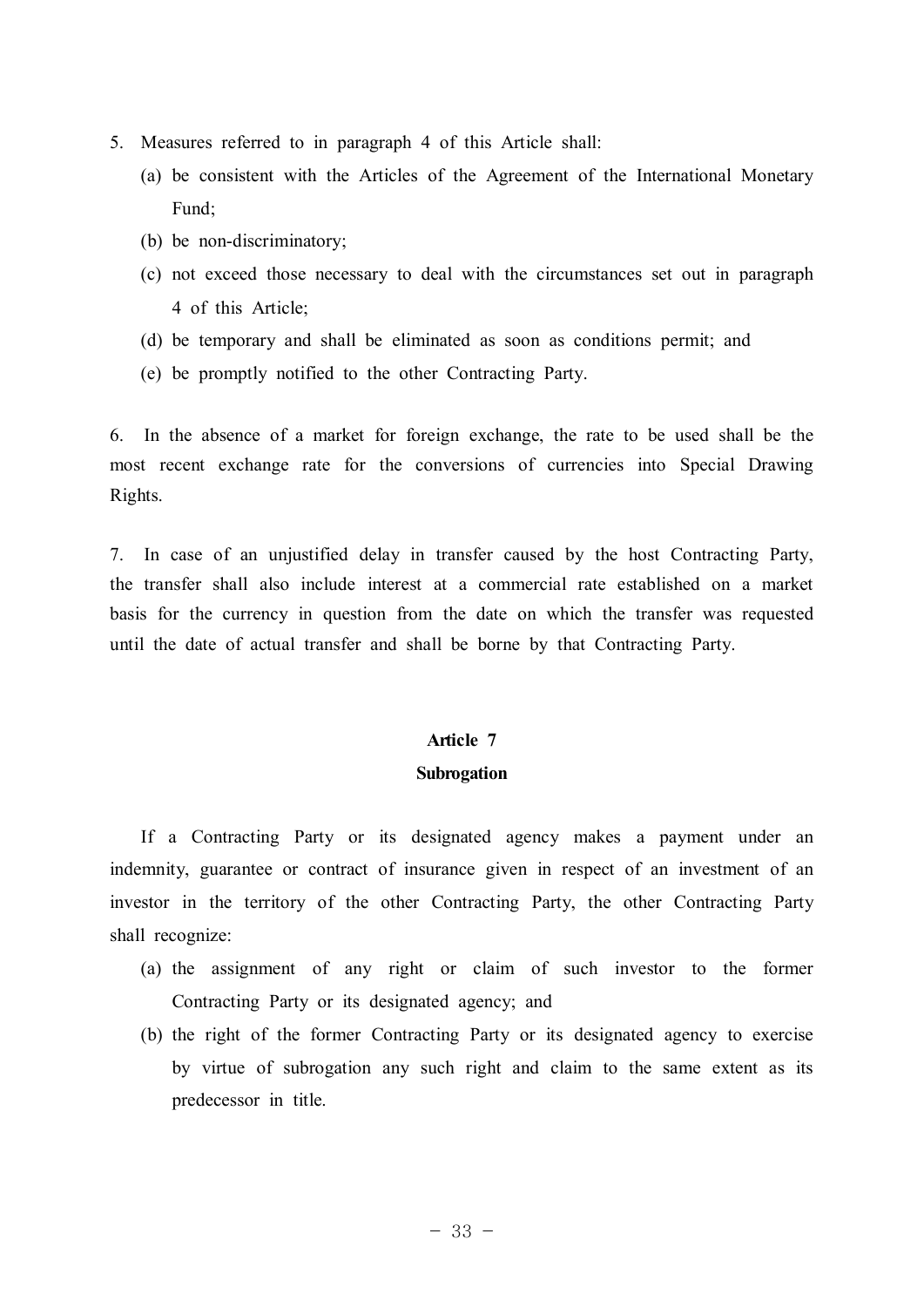## **Article 8**

#### **Transparency**

1. Each Contracting Party shall promptly publish, or otherwise make publicly available, its laws, regulations, procedures and administrative rulings and judicial decisions of general application as well as international agreements which may affect the operation of this Agreement. Where a Contracting Party establishes a policy which is not expressed in laws or regulations or by any other means listed in this paragraph but which may affect the operation of this Agreement, that Contracting Party shall promptly publish them or otherwise make them publicly available.

2. Each Contracting Party shall promptly respond to specific questions and provide, upon request, information to the other Contracting Party on matters referred to in paragraph 1 of this Article.

3. Nothing in this Agreement shall prevent one Contracting Party from requiring an investor of the other Contracting Party, or its investment, to provide routine information concerning that investment solely for informative or statistical purposes. Nothing in this Agreement requires a Contracting Party to furnish or allow access to:

- (a) information relating to the financial affairs and accounts of individual customers of particular investors or investments; or
- (b) any confidential or proprietary information, including information concerning particular investors or investments, the disclosure of which would impede law enforcement or be contrary to its laws protecting confidentiality or prejudice the legitimate commercial interests of a particular enterprise.

### **Article 9 Entry and Sojourn of Personnel**

Subject to its laws and regulations regarding the entry and sojourn of aliens, a Contracting Party shall permit natural persons who are investors of the other Contracting Party and personnel employed by companies of that other Contracting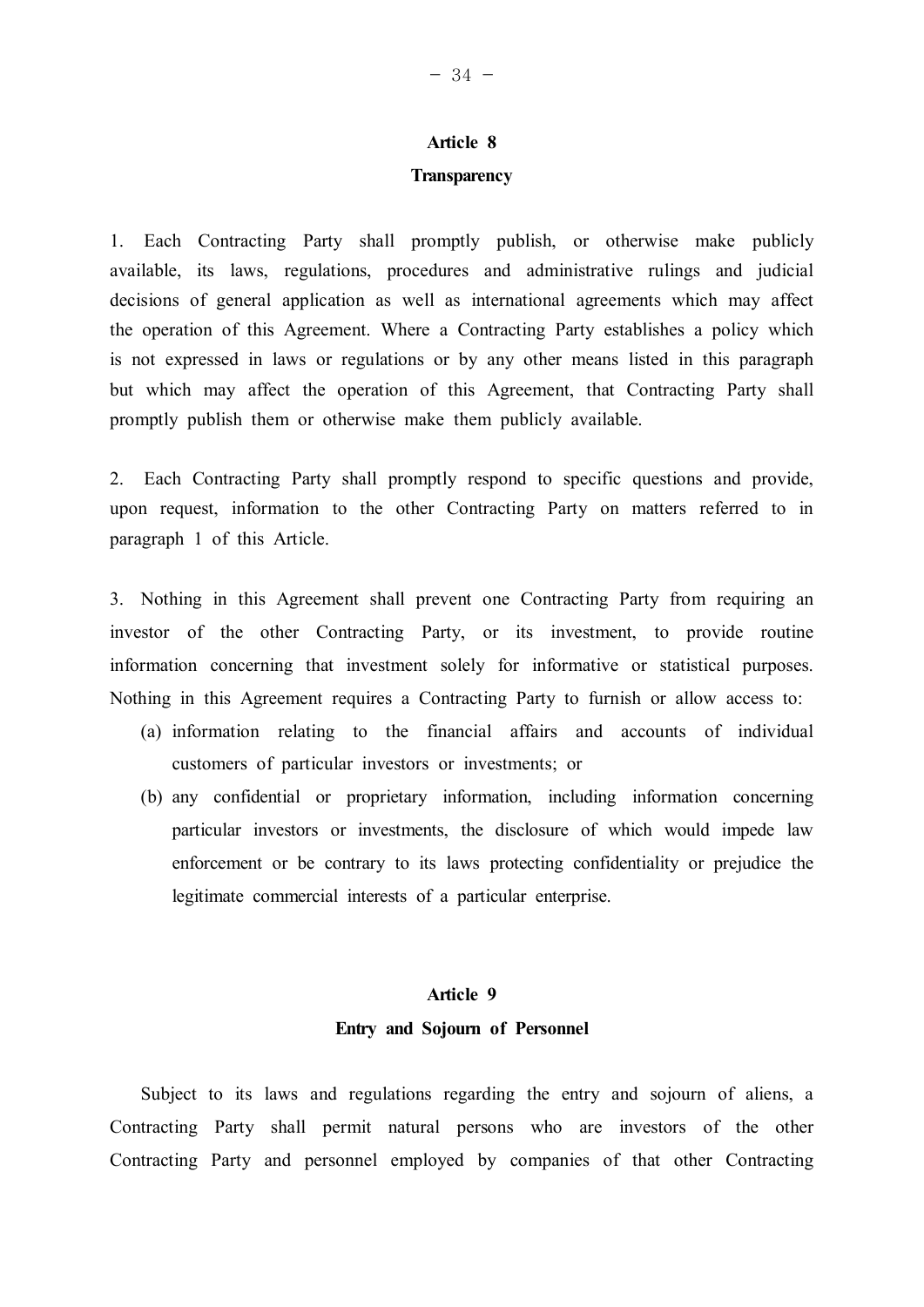Party to enter and remain in its territory for the purpose of engaging in activities connected with investments.

### **Article 10 Settlement of Disputes between Contracting Parties**

1. Disputes between the Contracting Parties concerning the interpretation or application of this Agreement shall, if possible, be settled through consultations or diplomatic channels.

2. If any dispute cannot be settled within six (6) months from the date of request for settlement, it shall, at the request of either Contracting Party, be submitted to an ad hoc Arbitral Tribunal in accordance with the provisions of this Article.

3. Such an Arbitral Tribunal shall be constituted for each individual case in the following way: Within two (2) months from the date of receipt of the request for arbitration, each Contracting Party shall appoint one member of the Tribunal. These two members shall then select a national of a third State, who upon approval of the two Contracting Parties shall be appointed Chairperson of the Tribunal. The Chairperson shall be appointed within two (2) months from the date of the appointment of the other two members.

4. If the necessary appointments have not been made within the periods specified in paragraph 3 of this Article, a request may be made by either Contracting Party to the President of the International Court of Justice to make such appointments. If the President is a national of either Contracting Party or otherwise prevented from discharging the said function, the Vice-President shall be invited to make the appointments. If the Vice-President is also a national of either Contracting Party or prevented from discharging the said function, the member, next in seniority, of the International Court of Justice who is not a national of either Contracting Party shall be invited to make the appointments.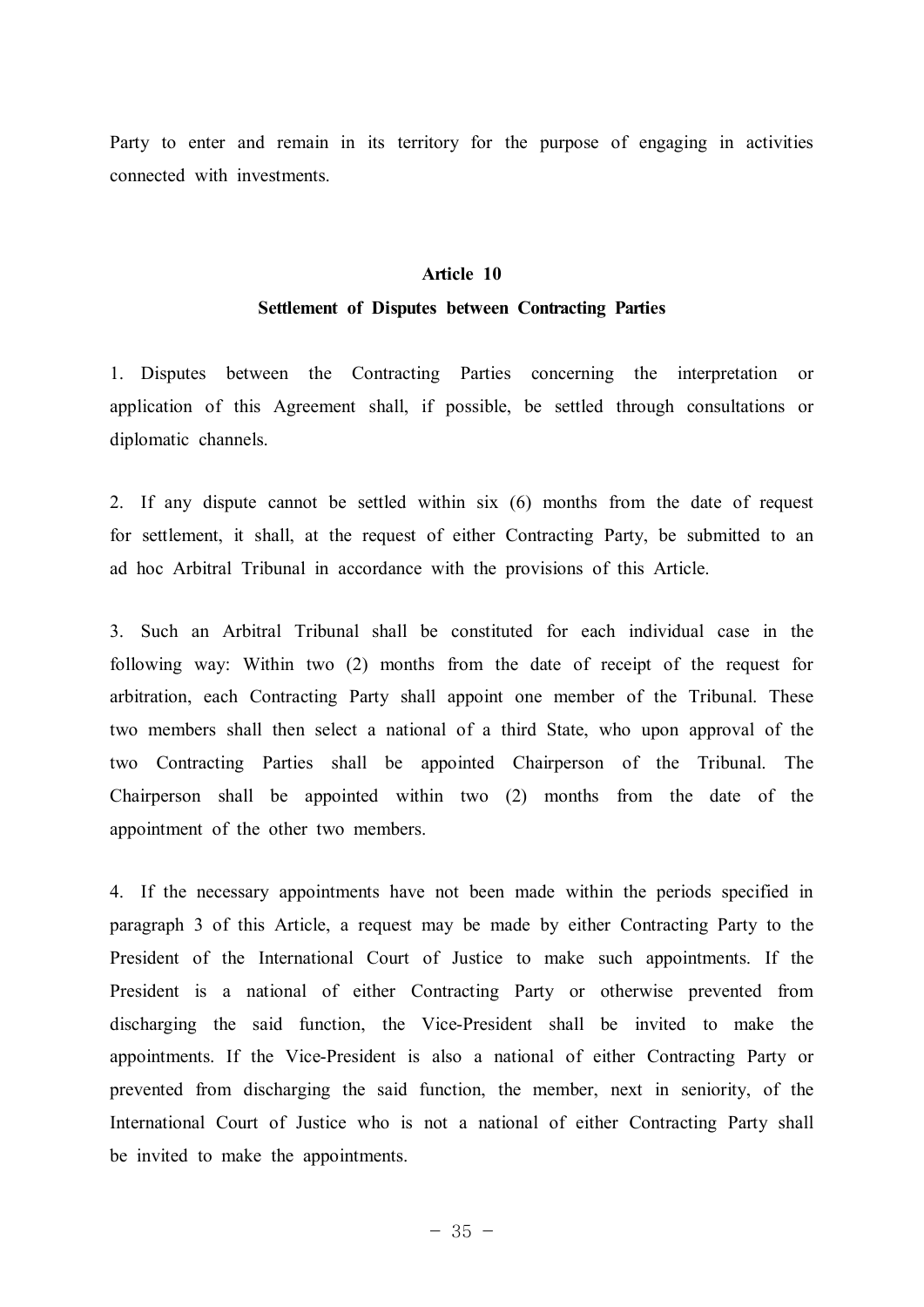5. The Arbitral Tribunal shall reach its decision by a majority of votes. Such decision shall be binding on both Contracting Parties.

6. The Arbitral Tribunal shall determine its own procedure.

7. Each Contracting Party shall bear the costs of its own arbitrator and its representation in the arbitral proceedings. The costs of the Chairperson and any remaining costs shall be borne in equal parts by both Contracting Parties. The Tribunal may, however, in its decision direct that a higher proportion of costs shall be borne by one of the two Contracting Parties.

#### **Article 11**

### **Settlement of Investment Disputes between a Contracting Party and an Investor of the Other Contracting Party**

1. Any dispute arising directly from an investment between one Contracting Party and an investor of the other Contracting Party should be settled amicably between the two parties to the dispute.

2. If the dispute concerning an alleged breach of an obligation of one Contracting Party under this Agreement which causes loss or damage to the investor or its investment of the other Contracting Party has not been settled within six (6) months from the date on which it was raised in writing the dispute may, at the choice of the investor, be submitted to:

- (a) a competent court or an administrative tribunal of the Contracting Party in whose territory the investment is made; or
- (b) by arbitration in accordance with this Article under:
	- (i) the Convention on the Settlement of Investment Disputes between States and Nationals of other States (the "ICSID Convention"), if the ICSID Convention is available;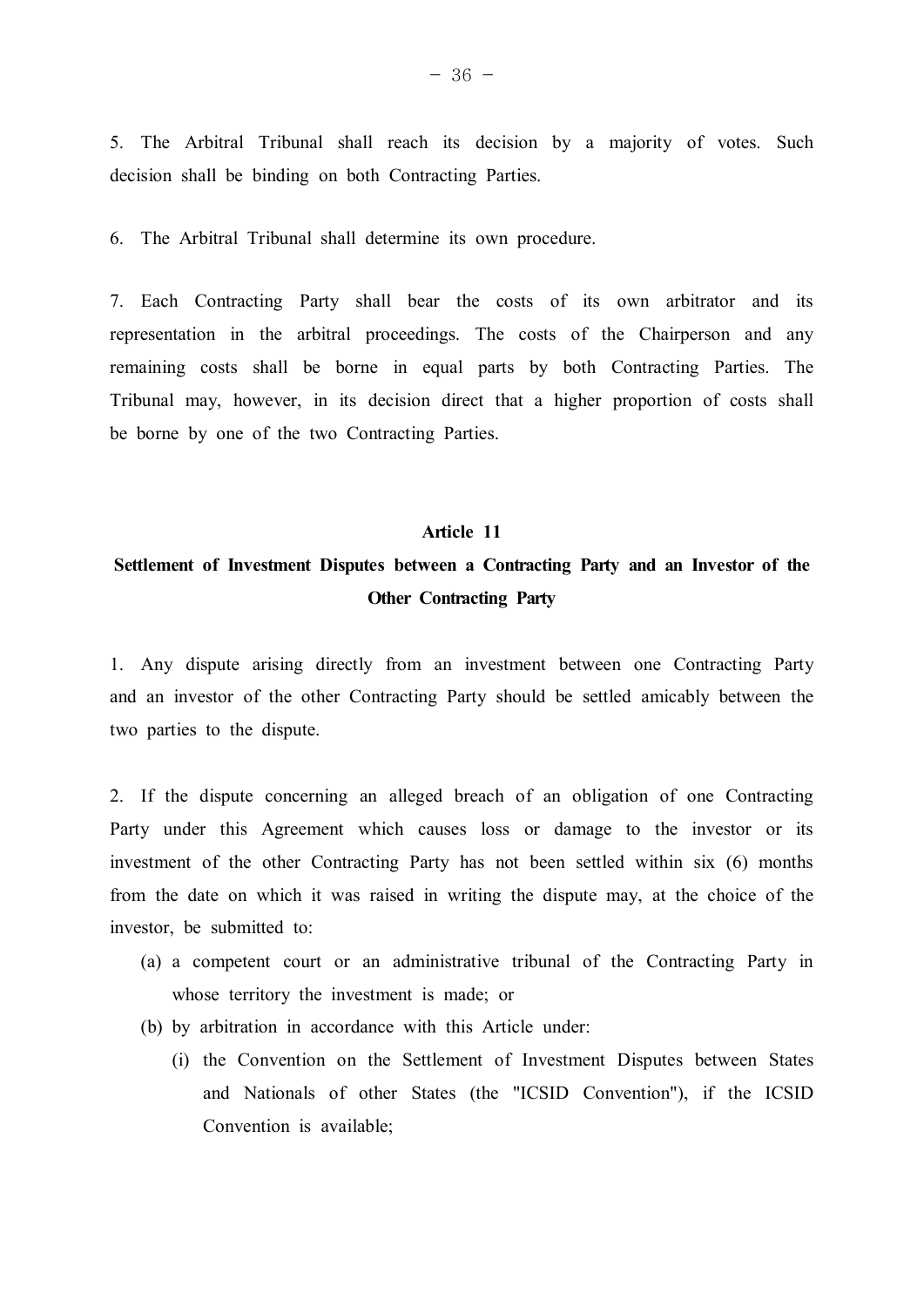- (ii) the Additional Facility Rules of the Center for Settlement of Investment Disputes ("ICSID Additional Facility"), if the ICSID Additional Facility is available;
- (iii) the Arbitration Rules of the United Nations Commission on International Trade Law ("UNCITRAL") as revised in 2010; or
- (iv) any other arbitration institution or any other arbitration rules if agreed by both parties to the dispute.

3. Each Contracting Party hereby consents to the submission of a dispute to international arbitration in accordance with the procedures set out in this Agreement. The consent and the submission of a claim to arbitration under this Article shall satisfy the requirements of:

(a) Chapter II of the ICSID Convention (Jurisdiction of the Center) and the ICSID Additional Facility Rules with regards to the written consent of the parties to the dispute; and

(b) Article II of the Convention on the Recognition and Enforcement of Foreign Arbitral Awards (hereinafter referred to as the "New York Convention") for an "agreement in writing."

4. Once the investor has submitted the dispute to either a court or an administrative tribunal of the disputing Contracting Party or any of the arbitration mechanisms provided for in paragraph 2, the choice of the procedure shall be final.

5. The seeking of interim relief not involving the payment of damages, from judicial or administrative tribunals, by a party to a dispute submitted to arbitration under this Article, for the preservation of its rights and interests pending resolution of the dispute, is not deemed a submission of the dispute for resolution for purposes of a Contracting Party's limitation of consent under paragraph 4 of this Article, and is permissible in arbitration under any of the provisions of paragraph 2(b) of this Article.

6. A dispute may be submitted to arbitration ninety (90) days after the date on which notice of intent to do so was received by the Contracting Party which is party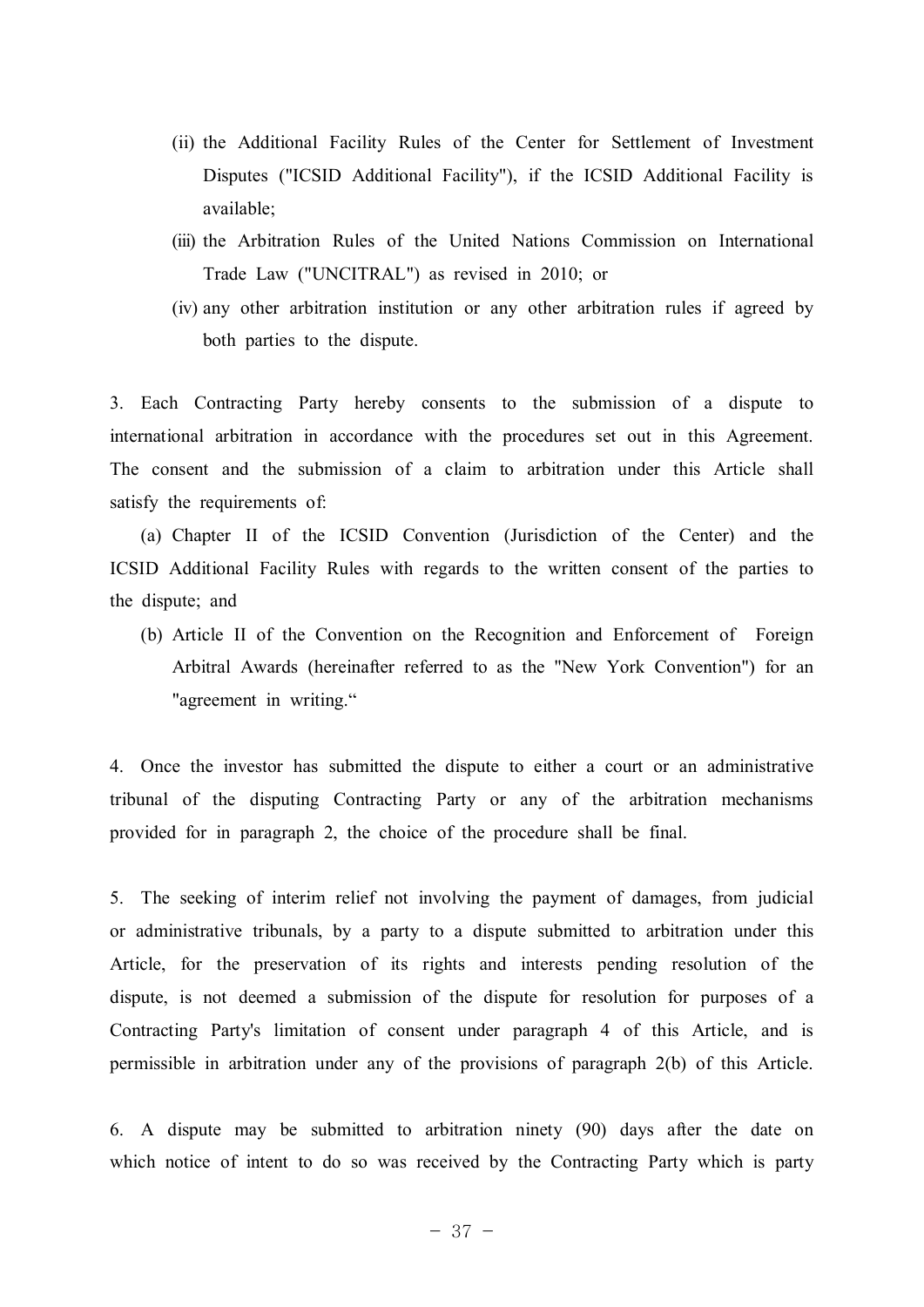to the dispute, but no later than three (3) years from the date the investor first acquired or should have acquired knowledge of the events which gave rise to the dispute. Notice of intent shall specify:

- (a) the name and address of the disputing investor and the investment;
- (b) the provisions of this Agreement alleged to have been breached and any other related provisions;
- (c) the issues and the factual basis for the claim; and
- (d) the relief sought, including the approximate amount of any damages claimed.

7. The disputing parties may agree on the legal place of any arbitration under the arbitral rules applicable under paragraph 2(b) of this Article. If the disputing parties fail to reach an agreement, the tribunal shall determine the place in accordance with the applicable arbitral rules, provided that the place shall be in the territory of a State that is a party to the New York Convention.

8. A Contracting Party shall not assert as a defence, counter-claim, right of set-off or for any other reason, that indemnification or other compensation for all or part of the alleged damages has been received or will be received pursuant to an indemnity, guarantee or insurance contract.

9. The arbitral tribunal, in its award, shall set out its findings of law and fact, together with the reasons for its ruling and may, at the request of a party, provide the following forms of relief:

- (a) a declaration that the Contracting Party has failed to comply with its obligations under this Agreement;
- (b) pecuniary compensation, which shall include interest from the time the loss or damage was incurred until the payment was made;
- (c) restitution in kind in appropriate cases, provided that the Contracting Party may pay pecuniary compensation in lieu thereof where restitution is not practicable; and
- (d) with the agreement of the parties to the dispute, any other form of relief.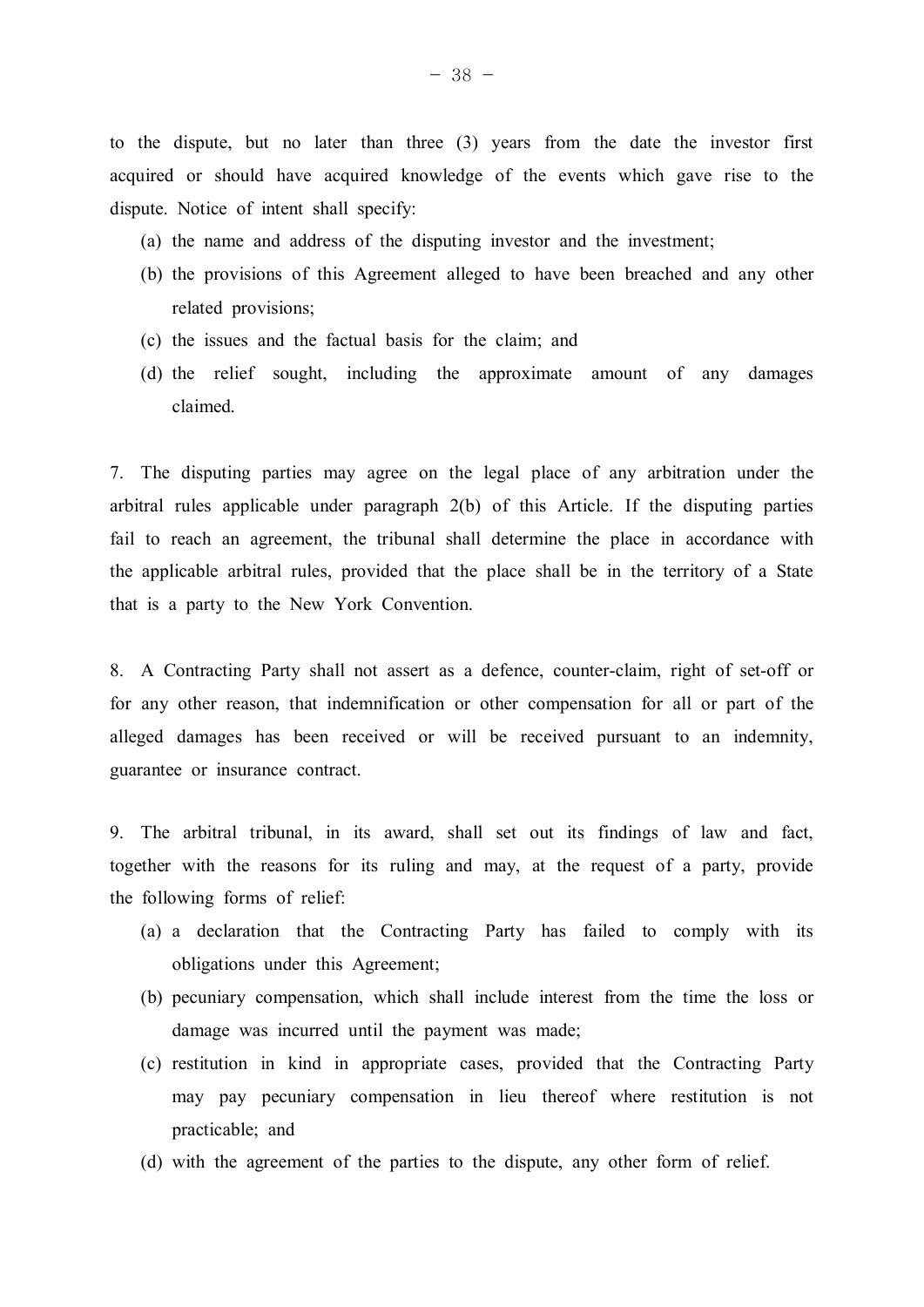10. Arbitration awards shall be final and binding upon the parties to the dispute. Each Contracting Party shall, in its territory, make provision for the effective enforcement of awards made pursuant to this Article and shall carry out without delay any such award issued in a proceeding to which it is a party.

### **Article 12 Application of Other Rules**

If the laws and regulations of either Contracting Party or obligations under international law existing at present or established hereafter between the Contracting Parties in addition to this Agreement contain provisions, whether general or specific, entitling investments by investors of the other Contracting Party to a treatment more favourable than is provided for by this Agreement, such provisions shall, to the extent they are more favourable, prevail over this Agreement.

### **Article 13 Application of the Agreement**

1. This Agreement applies to the existing investments at the date of the entry into force of this Agreement, as well as to the investments made or acquired after this date.

2. The Agreement shall not apply to claims arising out of events which occurred, or to claims which had been settled, prior to its entry into force.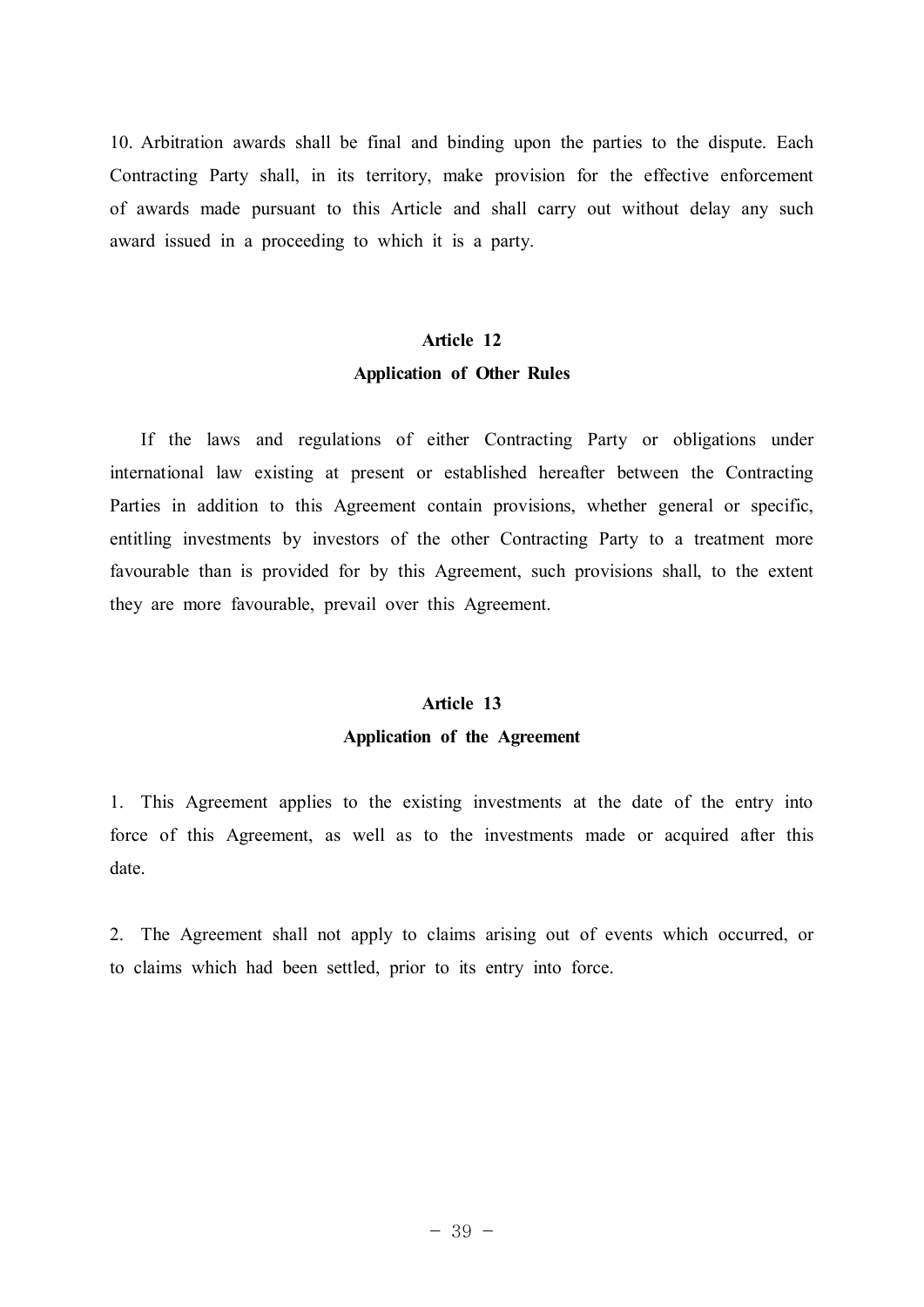### **Article 14 Denial of Benefits**

1. A Contracting Party may deny the benefits of this Agreement to an investor of the other Contracting Party that is a juridical person of such other Contracting Party and to investments of such investor if persons of a non-Contracting Party own or control the juridical person and the denying Contracting Party adopts or maintains measures with respect to the non-Contracting Party or a person of the non-Contracting Party that prohibit transactions with the juridical person or that would be violated or circumvented if the benefits of this Agreement were accorded to the juridical person or its investments.

2. Subject to prior notification and consultation, a Contracting Party may deny the benefits of this Agreement to an investor of the other Contracting Party that is a juridical person of such other Contracting Party and to investments of such investor if the juridical person has no substantial business activities in the territory of the other Contracting Party and persons of a non-Contracting Party, or of the denying Contracting Party, own or control the juridical person.

### **Article 15 Security Exception**

Nothing in this Agreement shall be construed:

- (a) to require a Contracting Party to furnish any information, the disclosure of which it considers contrary to its essential security interests;
- (b) to prevent a Contracting Party from taking any actions which it considers necessary for the protection of its essential security interests; or
- (c) to prevent a Contracting Party from taking any action in pursuance of its obligations under the United Nations Charter for the maintenance of international peace and security,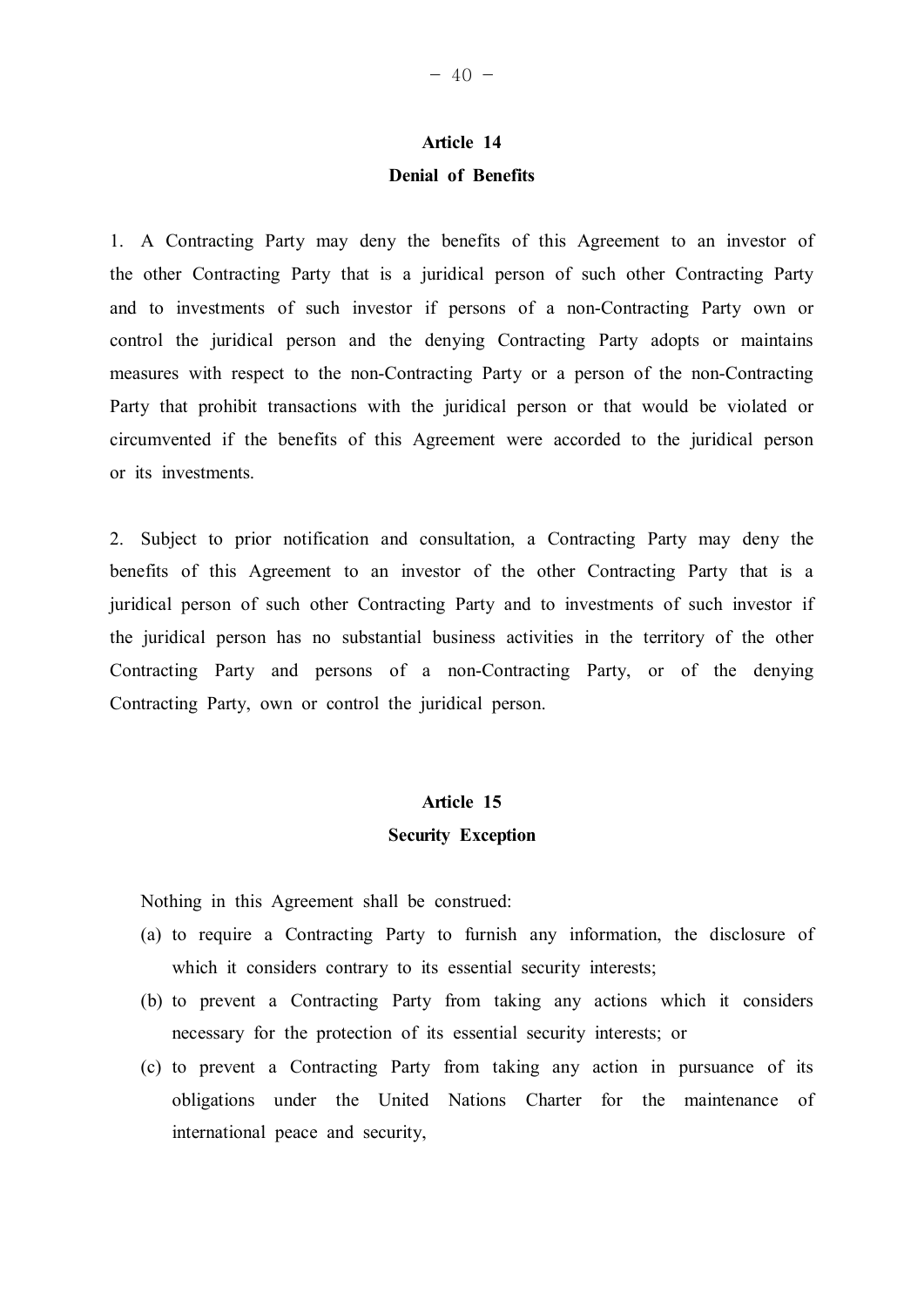provided that such measures are not applied in a manner that would constitute a means of arbitrary or unjustifiable discrimination by a Contracting Party, or a disguised investment restriction.

### **Article 16 Consultations**

The Contracting Parties shall, at the request of either Contracting Party, hold consultations for the purpose of reviewing the implementation of this Agreement and studying any issue that may arise from this Agreement. Such consultations shall be held between the competent authorities of the Contracting Parties in a place and at a time agreed on through appropriate channels.

#### **Article 17**

#### **Entry into Force, Duration and Termination**

1. This Agreement shall enter into force thirty (30) days after the date on which the Contracting Parties have notified each other in writing that their respective legal requirements for the entry into force of this Agreement have been fulfilled.

2. This Agreement shall remain in force for a period of ten (10) years and shall remain in force thereafter indefinitely unless either Contracting Party notifies the other Contracting Party in writing one year in advance of its intention to terminate this Agreement.

3. In respect of investments made prior to the termination of this Agreement, the provisions of Articles 1 to 15 of this Agreement shall remain in force for a further period of ten (10) years from the date of the termination.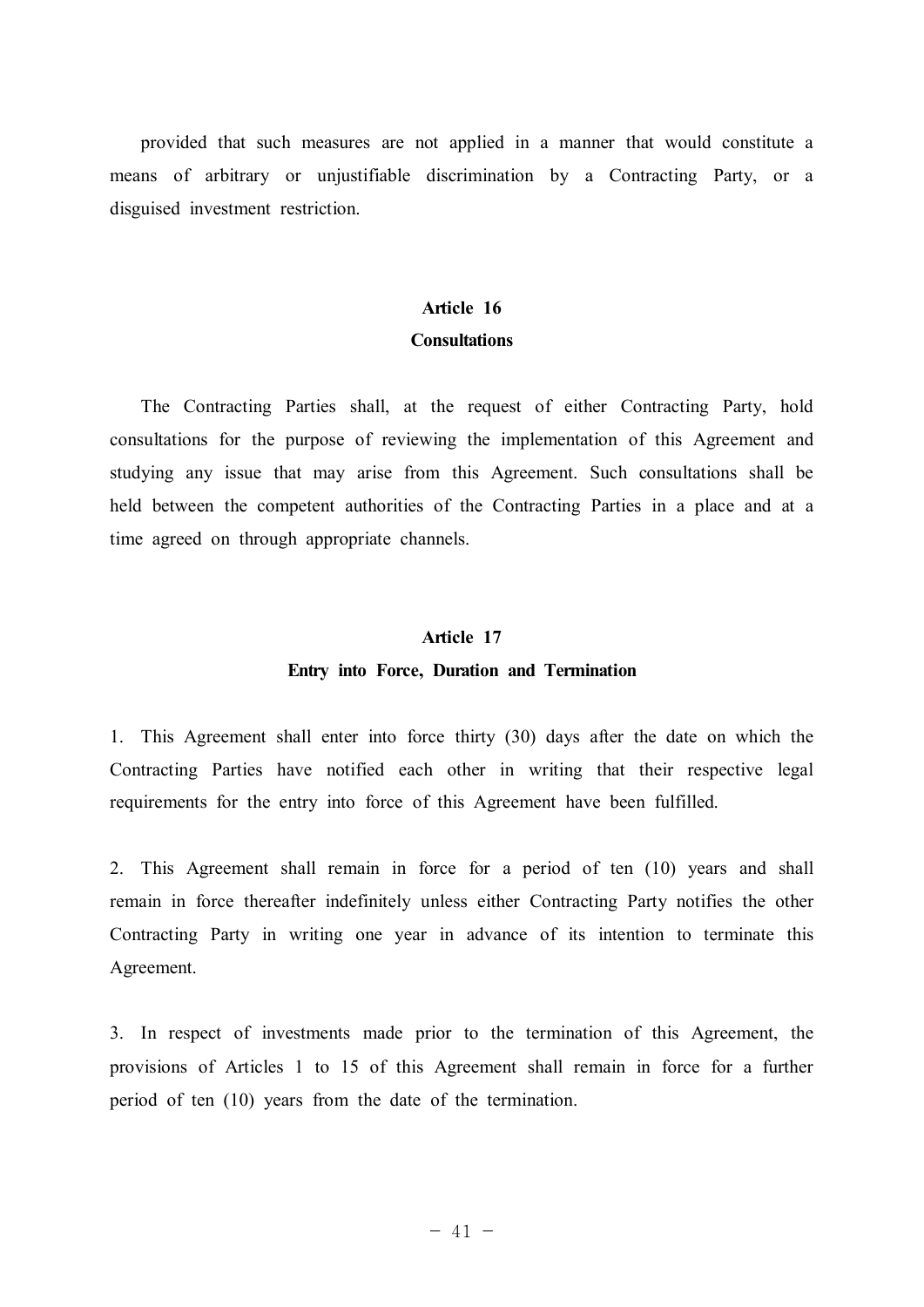4. The Agreement may be revised by mutual written consent of the Contracting Parties. Any revision or termination of this Agreement shall be effected without prejudice to any rights or obligations accruing or incurred under this Agreement prior to the effective date of such revision or termination.

IN WITNESS WHEREOF, the undersigned, duly authorized thereto by their respective Governments, have signed this Agreement.

DONE in duplicate at Nairobi, on the 8th day of July, 2014, in the Korean and English languages, all texts being equally authentic.

THE REPUBLIC OF KOREA THE REPUBLIC OF KENYA

FOR THE GOVERNMENT OF FOR THE GOVERNMENT OF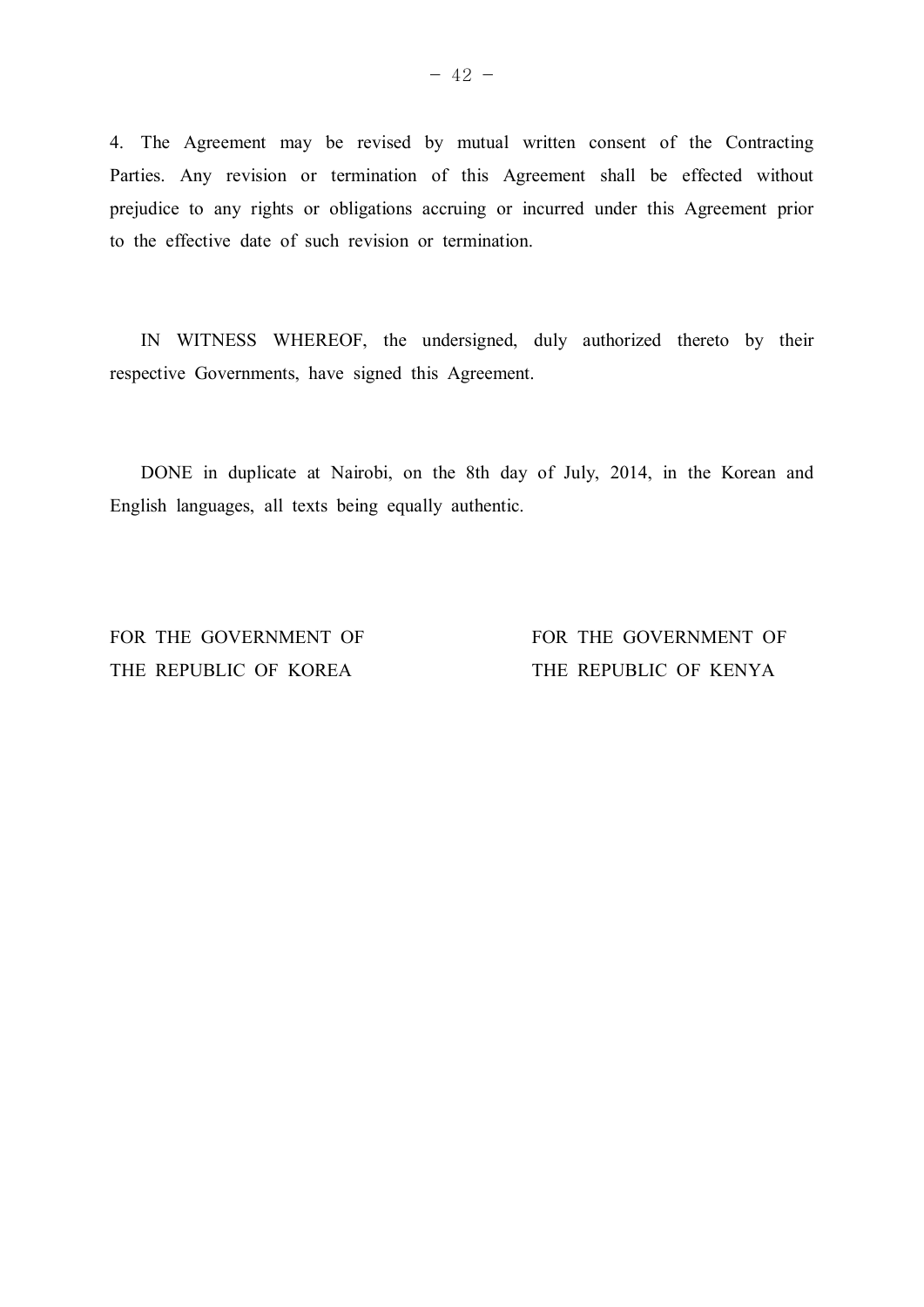## **Protocol to the Agreement on the Promotion and Protection of Investments between the Government of the Republic of Korea and the Government of the Republic of Kenya**

Upon signing the Agreement on the Promotion and Protection of Investments between the Government of the Republic of Korea and the Government of the Republic of Kenya, the undersigned representatives of both Contracting Parties have agreed with respect to the following provisions, which constitute an integral part of the Agreement.

#### **Article 1**

With respect to Article 1, an asset must have the characteristics of an investment, such as the commitment of capital or other resources, the expectation of gain or profit, or the assumption of risk in order to qualify as an investment.

#### **Paragraph 1 of Article 1**

With respect to paragraph 1 of Article 1, market share, market access, expected gains, and opportunities for profit-making are not, by themselves, investments.

#### **Paragraph 1(c) of Article 1**

With respect to paragraph 1(c) of Article 1, the financial instruments and the debts referred to therein are those that have the characteristics of investments as defined under paragraph 1 of Article 1.

#### **Paragraphs 1 and 2 of Article 3**

The national treatment and most-favoured-nation treatment as provided for in paragraphs 1 and 2 of Article 3 do not apply to:

- (a) government procurement;
- (b) subsidies or grants provided by a Contracting Party, including government-supported loans, guarantees, and insurance; or
- (c) taxation measures.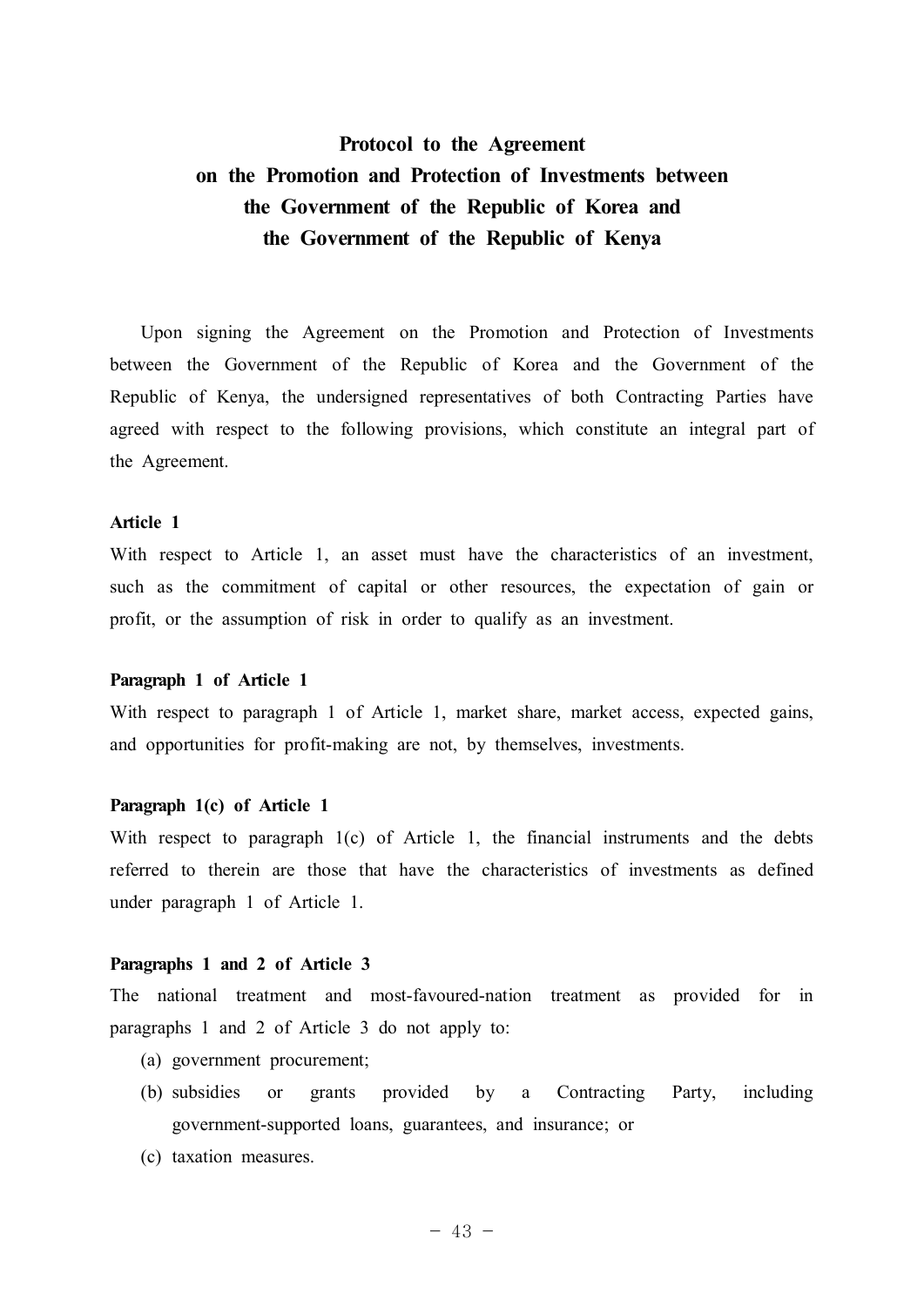#### **Article 4**

The Contracting Parties confirm their shared understanding that:

1. An action or a series of actions by a Contracting Party cannot constitute an expropriation unless it interferes with a tangible or intangible property right in an investment.

- 2. Article 4 addresses two situations:
	- (a) The first is direct expropriation, where an investment is nationalized or otherwise directly expropriated through formal transfer of title or outright seizure.
	- (b) The second situation addressed by Article 4 is indirect expropriation, where an action or a series of actions by a Contracting Party has an effect equivalent to direct expropriation without formal transfer of title or outright seizure.

3. The determination of whether an action or a series of actions by a Contracting Party, in a specific fact situation, constitutes an indirect expropriation, requires a case-by-case, fact-based inquiry that considers all relevant factors relating to the investment, including:

- (a) the economic impact of the government action, although the fact that an action or a series of actions by a Contracting Party has an adverse effect on the economic value of an investment, standing alone, does not establish that an indirect expropriation has occurred;
- (b) the extent to which the government action interferes with distinct, reasonable investment-backed expectations. For greater certainty, whether an investor's investment-backed expectations are reasonable depends in part on the nature and extent of governmental regulation in the relevant sector. For example, an investor's expectations that regulations will not change are less likely to be reasonable in a heavily regulated sector than in a less heavily regulated sector; and
- (c) the character of the government action, including its objectives and context. Relevant considerations could include whether the government action imposes a